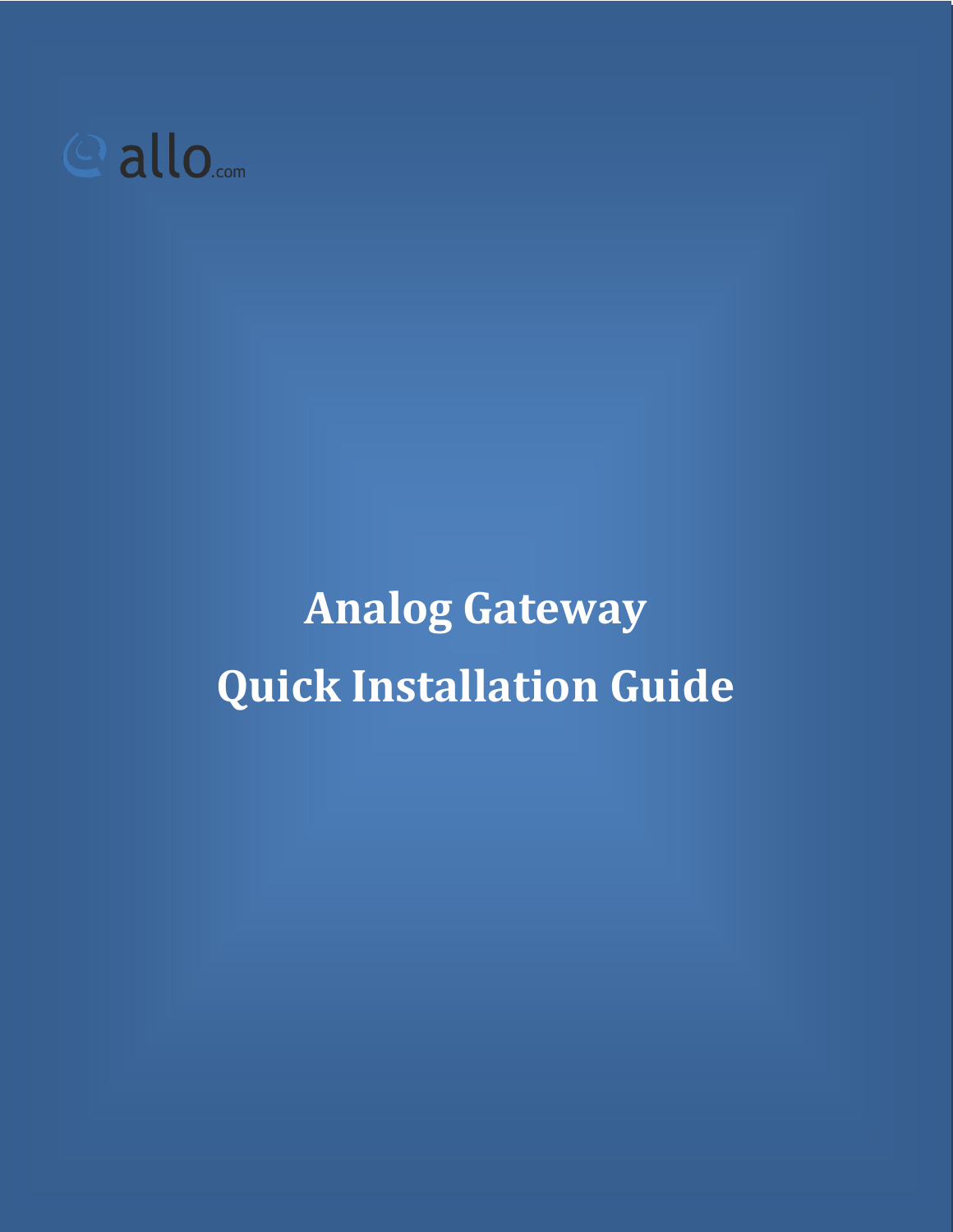## **Table of Contents**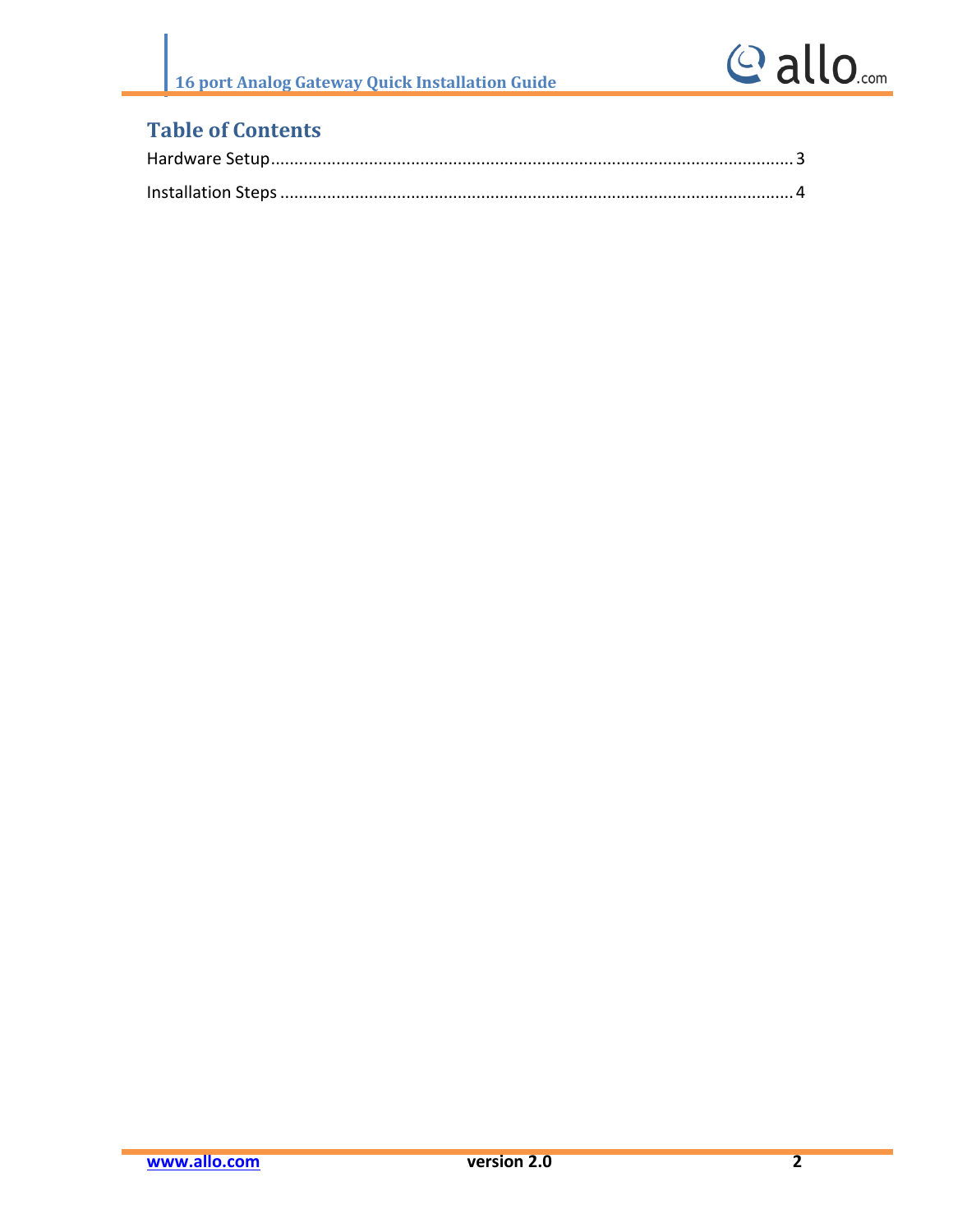

## <span id="page-2-0"></span>**Hardware Setup**

**Front View**



**Rear View**

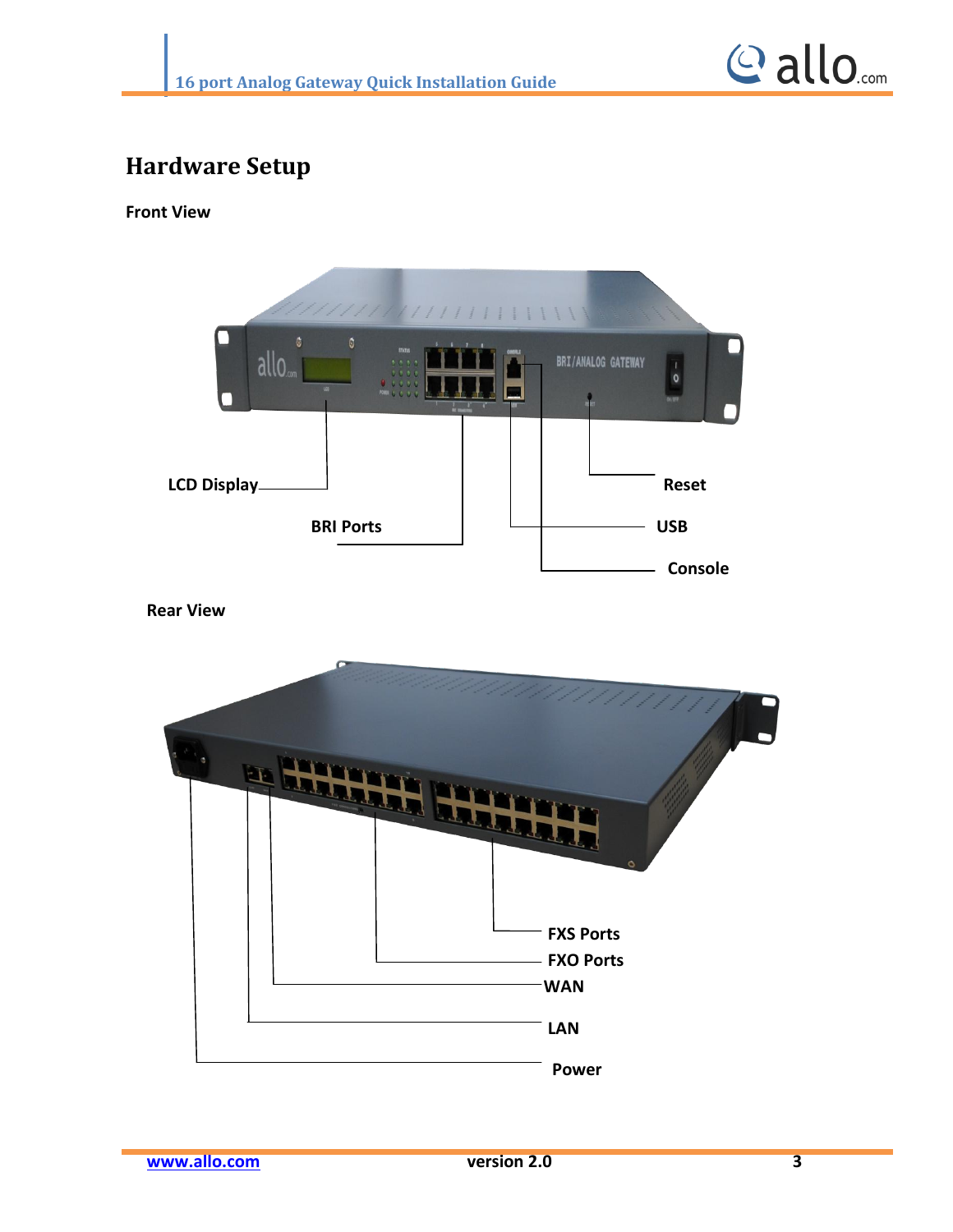

## <span id="page-3-0"></span>**Installation Steps**

- 1. Unpack the items from the box.
- 2. Plug one end of the RJ45 Ethernet cable into the WAN port of the 16 port Analog/Digital (BRI) Gateway & other end into the network switch of your LAN network.

Use Straight-through Ethernet cable to connect the WAN port of the unit.

- 3. Insert the Power Adaptor output connector into the "Power" port of the 16 port Analog/Digital Gateway & Plug in the Power Adapter to any available AC power outlet.
- 4. It will take approximately 90 secs for the boot up. After successful boot up front panel LCD display shows the WAN IP address, No of FXS/FXO/BRI modules.
- 5. Login using the default username & password (Default: Username: admin; Password: admin). Successful login takes you to the Dashboard page.

If DHCP server is present in your LAN network, WAN interface of the gateway acquires the IP address & display in the LCD panel.

 You can check the IP address of the gateway by connecting one Analog phone & dial \*\*# and phone announce the IP address of the WAN interface.

- 6. If DHCP server is not enabled in your LAN network, you can access the Web GUI through the LAN interface of the Gateway. Steps as follows:
- 7. Change the Network setting of the PC is set in manual mode (i.e. Static IP mode). Assign the IP address to the PC in the range of 192.168.113.xxx (E.g:192.168.113.10), net mask as 255.255.255.0 and gateway & DNS as 192.168.113.1.
- 8. Launch the web browser and enter the URL Access the GUI using http://192.168.113.1which is the default IP address of the LAN of the16 port Analog/Digital Gateway.
- 9. Login using the default username & password (Default: Username: admin; Password: admin). Successful login takes you to the Dashboard page.